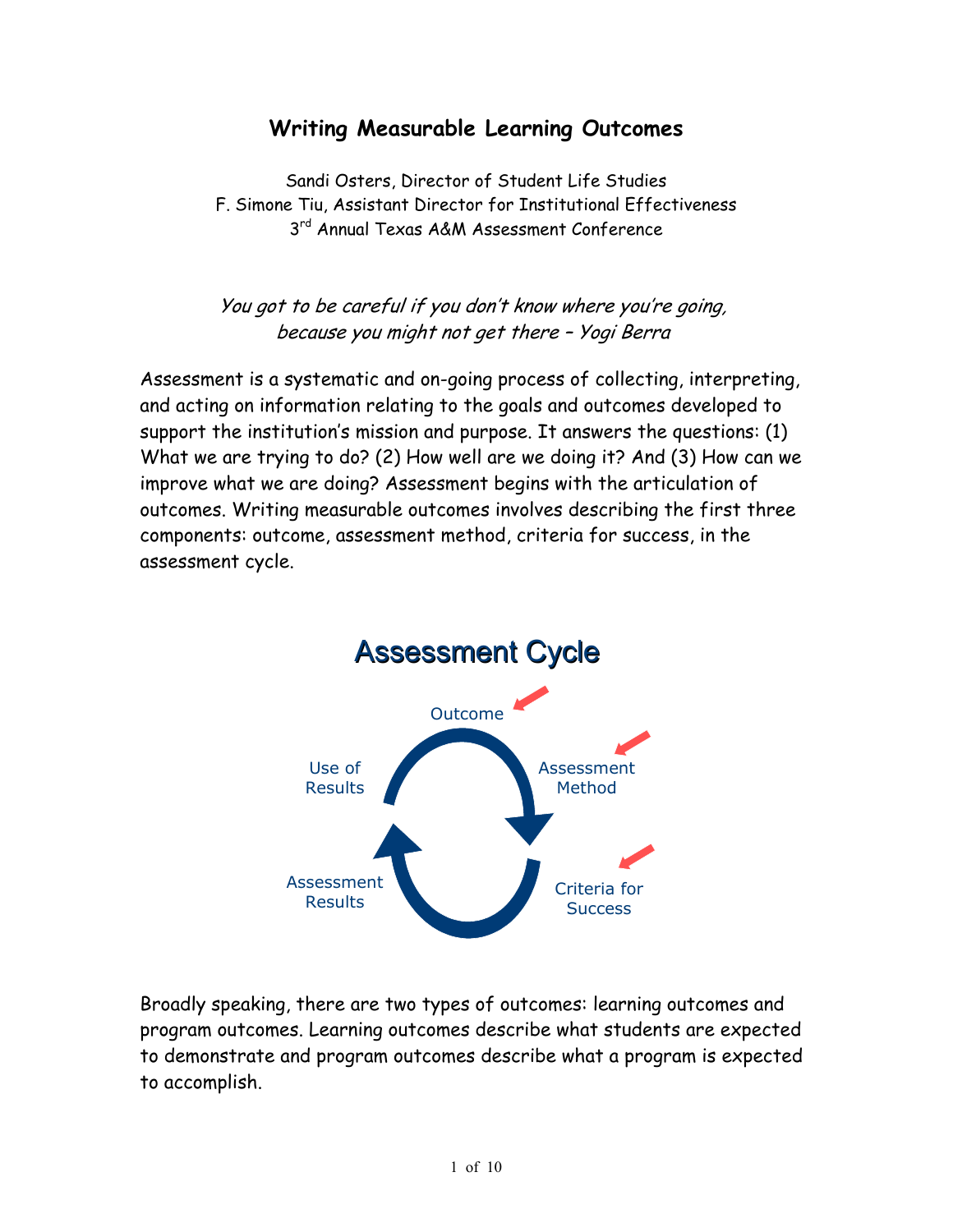# **Learning Outcomes**

Learning outcomes describe what students are able to demonstrate in terms of knowledge, skills, and values upon completion of a course, a span of several courses, or a program. Clear articulation of learning outcomes serves as the foundation to evaluating the effectiveness of the teaching and learning process.

The Components of a Measurable Learning Outcome. Three essential components of a measurable learning outcome are:

- □ Student learning behaviors
- □ Appropriate assessment methods
- Specific student performance criteria / criteria for success

When writing a measurable learning outcome, it is important to:

- focus on student behavior
- use simple, specific action verbs
- select appropriate assessment methods
- state desired performance criteria

Focus on Student Behavior. Learning outcomes are about what students are able to demonstrate upon completion of a course or a span of courses or a program. Learning outcomes are not about what the instructors can provide but what the students can demonstrate. The following are not learning outcomes:

- **X** Offer opportunities for students to master integrated use of information technology.
- **X** The program will engage a significant number of students in a formalized language/cultural studies program.
- Students who participate in critical writing seminars will write two essays on critical thinking skills.
- $\boldsymbol{\times}$  Students will be exposed to exceptionality in learning disabilities including visual and perception disabilities.

Use Simple, Specific Action Verbs. When writing learning outcomes, focus on student behavior and use simple, specific action verbs to describe what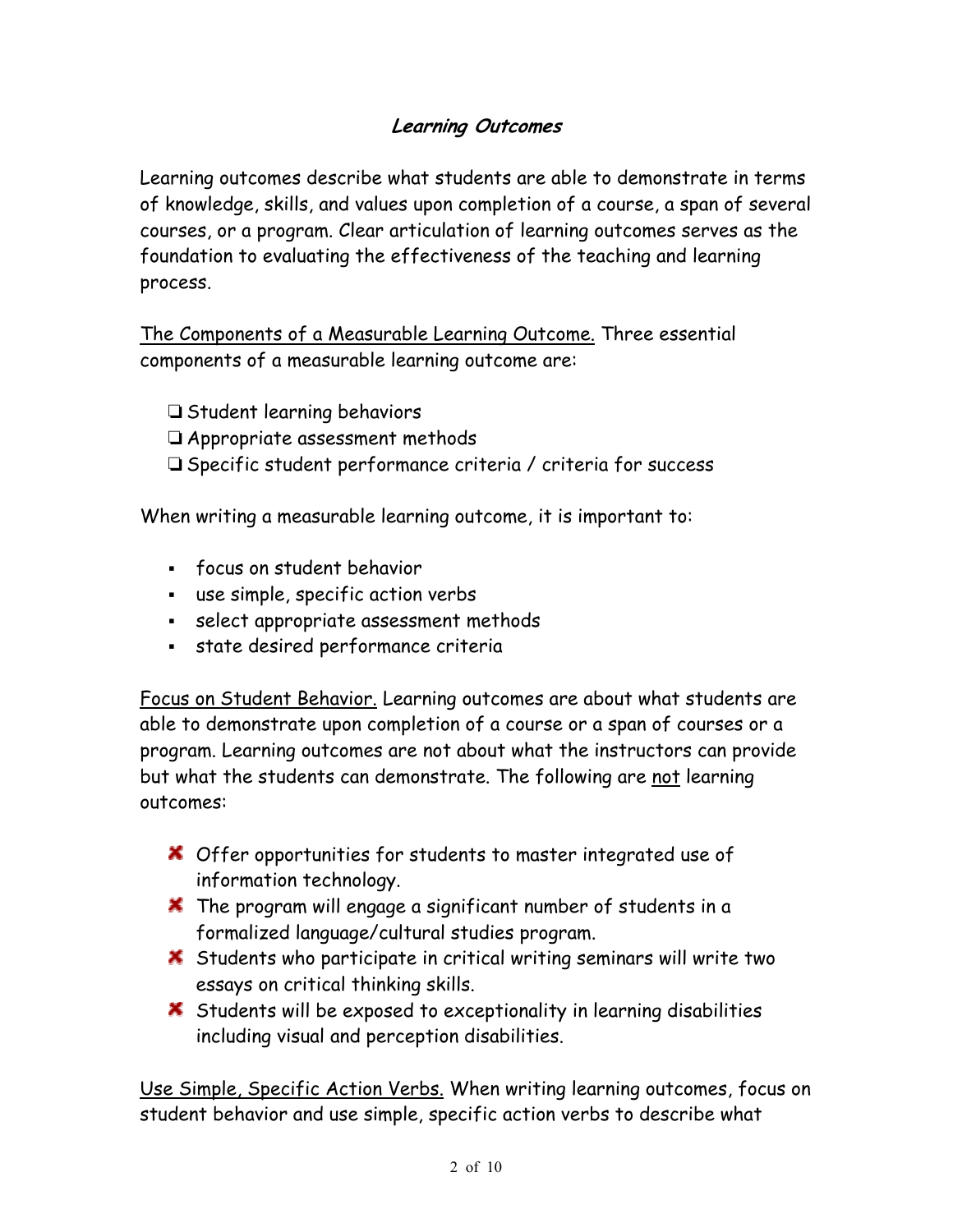students are expected to demonstrate. The wording should be something as follows:

# Students will be able to «action verbs» . . . .

The following are examples of learning outcomes:

- a. Students will be able to collect and organize appropriate clinical data (history, physical exam, laboratory assessments including technology advancements in diagnostic such as PCR).
- b. Students will be able to apply principles of evidence-based medicine to determine clinical diagnoses, and formulate and implement acceptable treatment modalities.
- c. Students will be able to articulate cultural and socioeconomic differences and the significance of these differences for instructional planning.
- d. Students will be able to use technology effectively in the delivery of instruction, assessment, and professional development.
- e. Students will be able to evaluate the need for assistance technology for their students.
- f. Graduates will be able to evaluate educational research critically and participate in the research community.
- g. Students will appreciate the value of outcomes assessment in assuring quality across the veterinary medical profession and in facilitating movement of the veterinary medical professionals across national borders.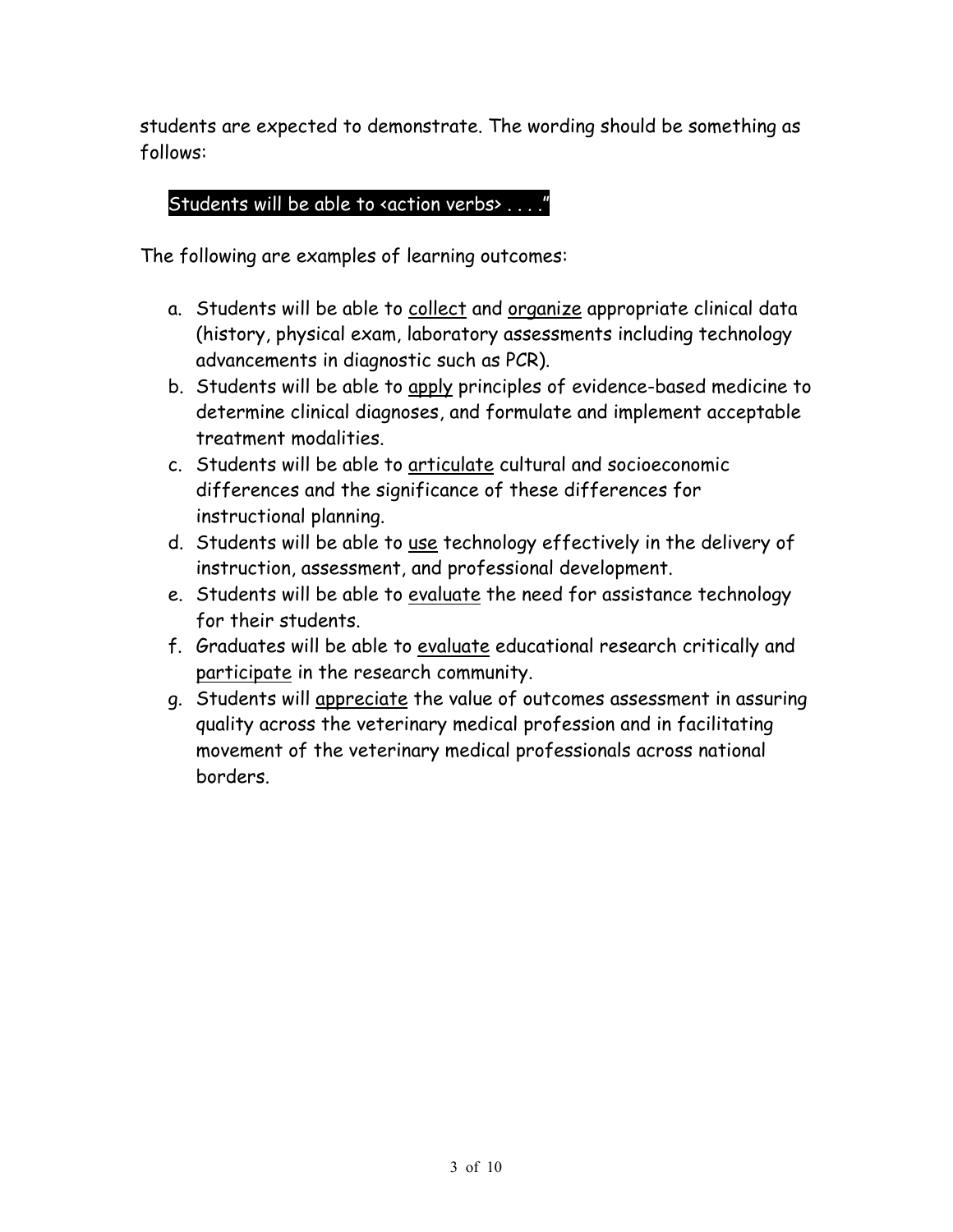Note: Bloom's Taxonomy can be a useful resource in developing learning outcomes. The following are action verbs that can be used for various levels of cognitive, affective, and psychomotor learning.

### **ACTION VERBS**

*Concrete verbs such as "define," "apply," or "analyze" are more helpful for assessment than verbs such as "be exposed to," "understand," "know," "be familiar with."* 

| <b>Cognitive Learning</b><br>Knowledge - to recall or remember<br>facts without necessarily understanding<br>them | <b>Action Verbs:</b><br>arrange, define, duplicate, label list, memorize, name, order,<br>recognize, relate, recall, reproduce, list, tell, describe,<br>identify, show, label, collect, examine, tabulate, quote          |
|-------------------------------------------------------------------------------------------------------------------|----------------------------------------------------------------------------------------------------------------------------------------------------------------------------------------------------------------------------|
| Comprehension – to understand and<br>interpret learned information                                                | classify, describe, discuss, explain, express, interpret,<br>contrast, predict, associate, distinguish, estimate,<br>differentiate, discuss, extend, translate, review, restate,<br>locate, recognize, report              |
| Application – to put ideas and concepts<br>to work in solving problems                                            | apply, choose, demonstrate, dramatize, employ, illustrate,<br>interpret, operate, practice, schedule, sketch, solve, use,<br>calculate, complete, show, examine, modify, relate, change,<br>experiment, discover           |
| Analysis – to break information into its<br>components to see interrelationships and<br>ideas                     | analyze, appraise, calculate, categorize, compare, contrast,<br>criticize, differentiate, discriminate, distinguish, examine,<br>experiment, question, test, separate, order, connect, classify,<br>arrange, divide, infer |
| Synthesis $-$ to use creativity to compose<br>and design something original                                       | arrange, assemble, collect, compose, construct, create,<br>design, develop, formulate, manage, organize, plan, prepare,<br>propose, set up, rewrite, integrate, create, design, generalize                                 |
| Evaluation $-$ to judge the value of<br>information based on established criteria                                 | appraise, argue, assess, attach, defend, judge, predict, rate,<br>support, evaluate, recommend, convince, judge, conclude,<br>compare, summarize                                                                           |
| <b>Affective Learning</b>                                                                                         | appreciate, accept, attempt, challenge, defend, dispute, join,<br>judge, praise, question, share, support                                                                                                                  |
| <b>Psychomotor Learning</b>                                                                                       | bend, grasp, handle, operate, reach, relax, shorten, stretch,<br>differentiate (by touch), express (facially), perform<br>(skillfully)                                                                                     |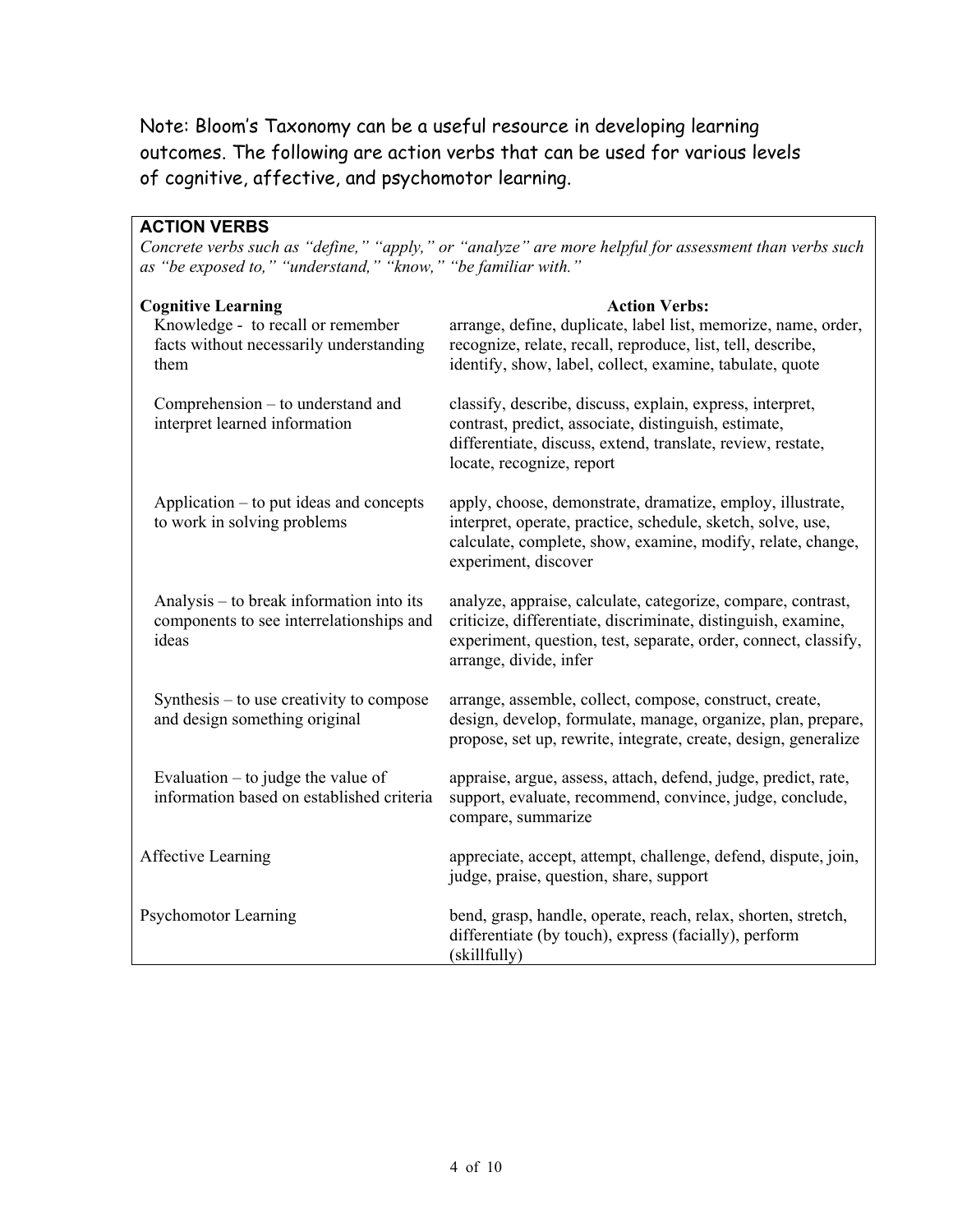Select Appropriate Assessment Methods. Assessment methods are tools and techniques used to determine the extent to which the stated learning outcomes are achieved. A variety of methods, qualitative and quantitative, direct and indirect, should be used. The following are examples of direct and indirect assessment methods:

| Examples of Direct Assessment Methods:       | Examples of Indirect Assessment Methods:  |
|----------------------------------------------|-------------------------------------------|
| • Comprehensive exams                        | • Peer institutions comparison            |
| • Performance assessment for graduating      | • Job placement                           |
| seniors                                      | • Employer surveys                        |
| • Writing proficiency exams                  | • Graduate school acceptance rates        |
| • National Major Field Achievement Tests     | • Performance in graduate school          |
| • GRE subject exams                          | • Student graduation/retention rates      |
| • Certification exams, licensure exams       | • Exit interviews                         |
| • Locally developed pre- and post- tests     | • Focus group discussions                 |
| $\blacksquare$ Senior thesis / major project | • Alumni surveys                          |
| • Portfolio evaluation                       | • Tracking of alumni awards, achievements |
| • Reflective journals                        | (national, state, international, etc.)    |
| • Capstone courses                           | • Curriculum/syllabus analysis            |
| • Internship evaluations                     |                                           |
| • Grading with scoring rubrics*              |                                           |

\*Note: Grades alone do not provide adequate feedback to students' performance. However, if grading is tied to rubrics, it can be a useful tool to identify strengths and weaknesses of student performance.

State Desired Performance Criteria. Performance criteria express in specific and measurable/observable terms that are acceptable to a specific course or program. Note that grades alone do not provide adequate feedback to students' performance because grades represent overall competency of students and do not identify strengths and weaknesses on specific learning outcomes. However, if the grading system is tied to rubrics, it can be a useful tool to identify areas for improvement that should be addressed. The following is not an acceptable measurable learning outcome:

Students will be able to communicate effectively, as demonstrated by obtaining at least a "C" grade in the course.

With slight modification, the above learning outcome can be stated in measurable terms.

 $\checkmark$  Students will be able to communicate effectively, as exhibited by scoring at least 8 out of 10 for all the components within the grading criteria on the final writing assignment. (see below for an example of grading rubric and how it can help identify areas for improvement)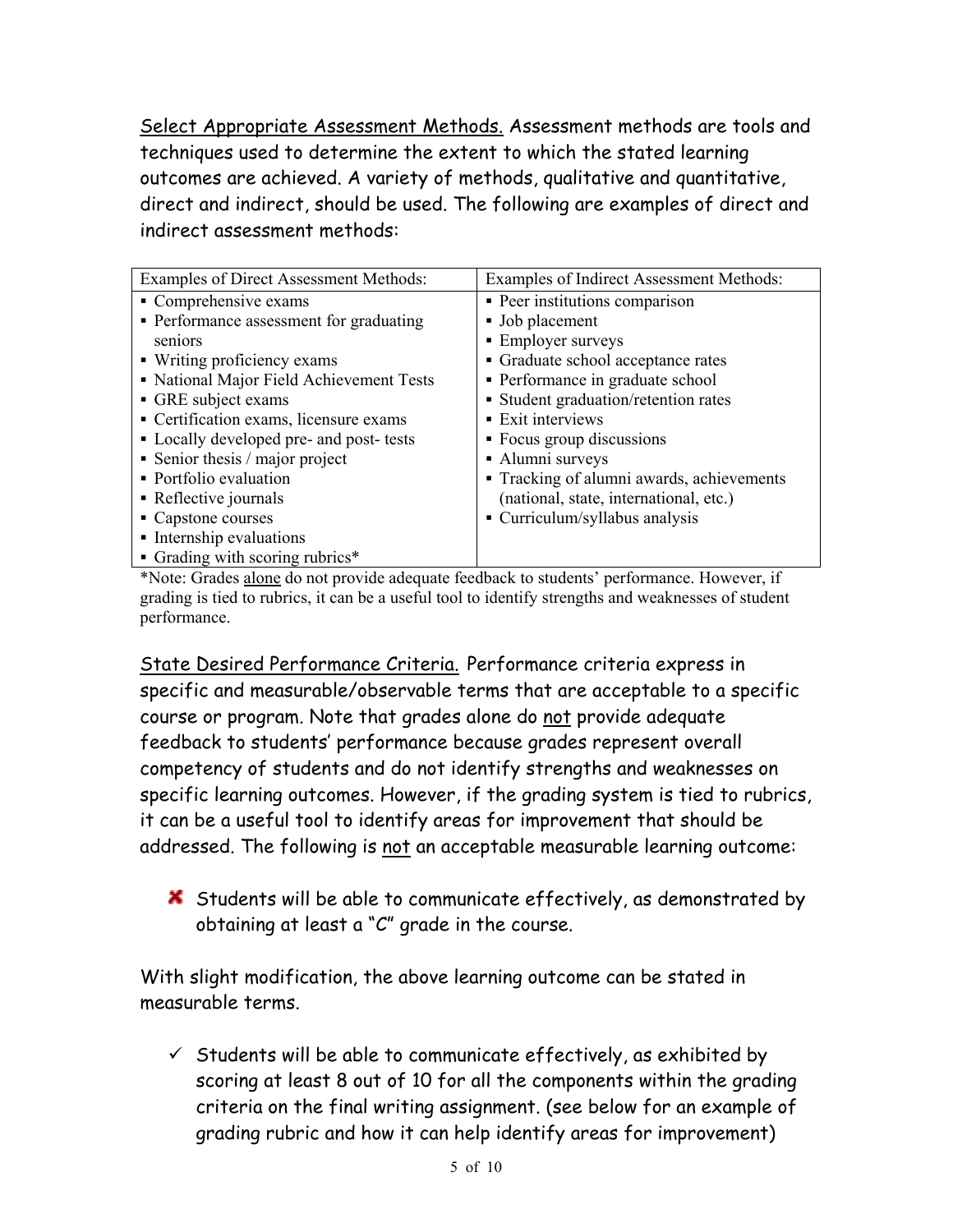|     | <b>Grading Criteria</b>                                                  |    | <b>Student</b> |                |                |                |                |    |                |    |                |        |                          |
|-----|--------------------------------------------------------------------------|----|----------------|----------------|----------------|----------------|----------------|----|----------------|----|----------------|--------|--------------------------|
|     |                                                                          | #1 | #2             | #3             | #4             | #5             | #6             | #7 | #8             | #9 | #10            | Ave    |                          |
| 1.  | State the purpose clearly                                                | 9  | 8              | 8              | $\overline{7}$ | 7              | 8              | 6  | 9              | 8  | 9              | 7.9    |                          |
| 2.  | Clearly understand the audiences' values,<br>attitudes, goals, and needs | 8  | 8              | $\overline{7}$ | 8              | $\overline{7}$ | $\overline{7}$ | 6  | $\overline{7}$ | 8  | 8              | $7.4*$ |                          |
| 3.  | Consider how an audience will use the<br>information                     | 8  | 8              | 9              | 7              | $\overline{7}$ | 9              | 6  | 9              | 8  | 8              | 7.9    | Areas for<br>Improvement |
| 4.  | Use vocabulary appropriate to their subject and<br>purpose(s)            | 9  | 8              | 8              | 8              | $\overline{7}$ | 9              | 6  | 9              | 9  | $\overline{7}$ | 8.0    |                          |
| 5.  | Use correct reference forms                                              | 9  | 8              | $\overline{7}$ | 7              | 6              | 8              | 6  | 7              | 9  | 6              | $7.3*$ |                          |
| 6.  | Use correct grammar, syntax (word order),<br>punctuation, and spelling   | 8  | 8              | 9              | 6              | 6              | 9              | 9  | 9              | 9  | 6              | 7.9    |                          |
| 7.  | Present accurate information                                             | 7  | 8              | 9              | 8              | 6              | 9              | 8  | 9              | 9  | 6              | 7.9    |                          |
| 8.  | Develop patterns or organization for ideas                               | 9  | 8              | 9              | 9              | 9              | 8              | 8  | 8              | 9  | 9              | 8.6    |                          |
| 9.  | Demonstrate good reasoning in writing                                    | 9  | 8              | 9              | 9              | 9              | 8              | 8  | 8              | 9  | 9              | 8.6    |                          |
| 10. | Summarize the main idea(s) clearly                                       | 9  | 8              | 8              | 8              | $\overline{7}$ | 9              | 6  | 9              | 9  | $\overline{7}$ | 8.0    |                          |

### **Example of a Grading Rubric**

Examples of criteria for success:

Grading with a scoring rubric:

All Students will score an average of 8.00. Of the ten grading criteria, none will score less than 7.50.

Standardized test:

Sixty-five percent of all students will score at or above the national average. No more than 20% will score lower than one standard deviation from the national average.

Survey:

Eighty percent of students surveyed will demonstrate an increase in appreciation for . . . .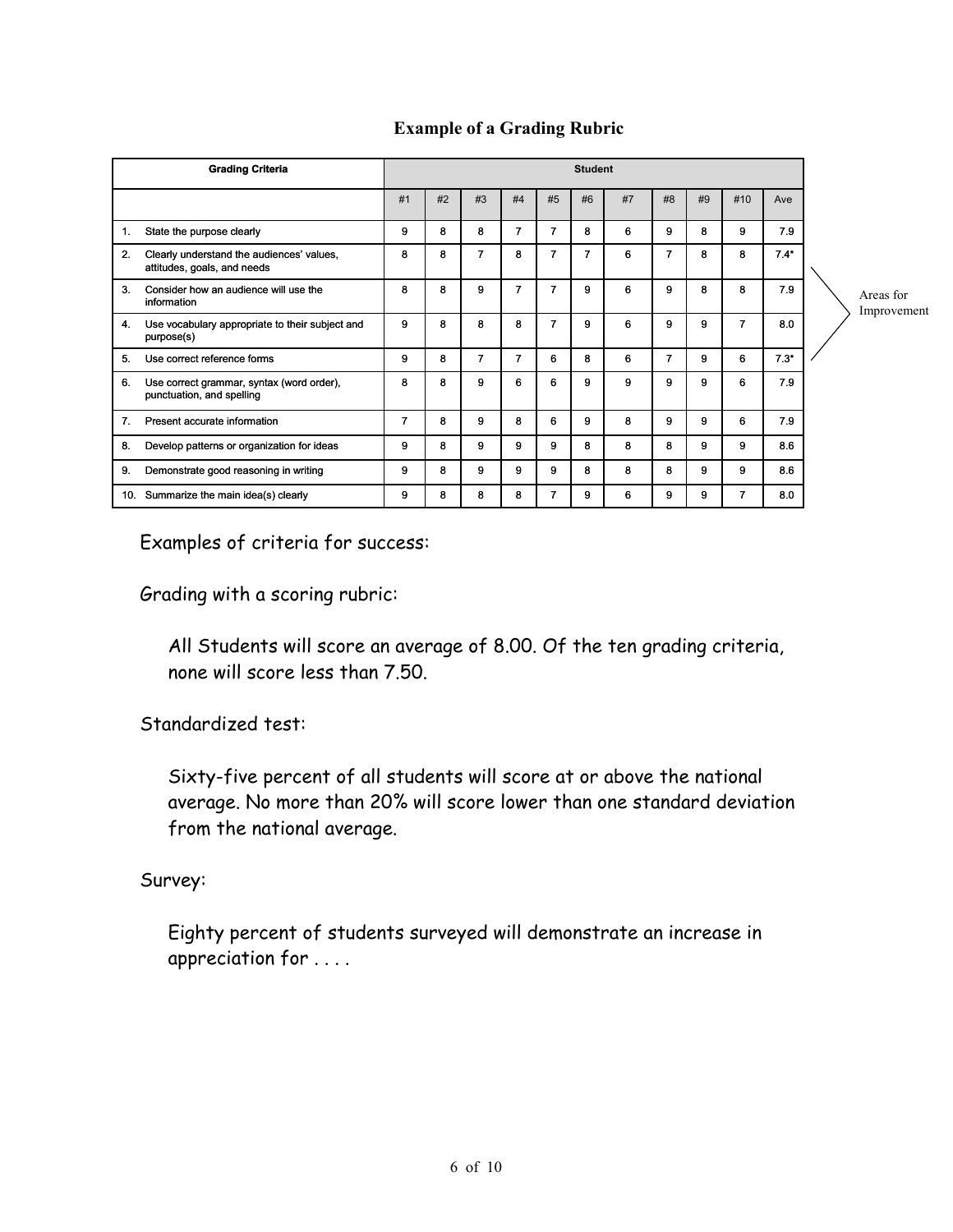## Examples of Measurable Learning Outcomes. The following examples are taken from the Doctor of Veterinary Medicine program from Texas A&M.

### **Direct method used: Standardized Exams**

Learning Outcome (knowledge based):

 Students will *demonstrate* mastery of basic principles of gross and microscopic anatomy, physiology, biochemistry, immunology, microbiology/virology (including knowledge of foreign diseases such as foot and mouth disease and bovine spongioform encephalopathy (mad cow disease) and diseases with bioterrorism potential such as anthrax) . . . .

Assessment Method:

¾The National Board of Medical Examiners (NBME) Subject (Shelf) Exams will be used. The NBME is given to medical students in preparation for a Phase I (preclinical) exam administered at the end of the second year of a professional medical curriculum. The exam provides a multiple choice exam(s) that addresses the core competencies noted in pre-clinical learning outcomes, provides national norming and a psychometrically sound and legally defensible test preparation method, and concentrates on integration of knowledge rather than simple recall of isolated facts.

#### Outcomes Criteria:

- o Ninety percent of all students will score at least 70% or better on this exam. Of the ten categories represented on the exam, students will achieve the passing mark of 70% on at least 8 of 10 categories.
- o Sixty-five percent of all will score at or above the national average established using data collected from second year medical students. No more than 20% will score lower than one standard deviation from the national average.

#### **Indirect method used: Survey**

Learning Outcome (attitude based):

 Students will *appreciate* the value of outcomes assessments in assuring quality across the veterinary medical profession and in facilitating movement of veterinary medical professionals across national borders.

Assessment Method:

 $\triangleright$  The appreciation for the value of standard setting to promote veterinary medical globalization and international opportunities will be assessed at the beginning and end of the professional curriculum through completion of an appropriately designed survey.

Outcomes Criteria:

o Eighty percent of students surveyed will demonstrate an increase in appreciation for outcomes assessment to assure quality across the profession and facilitating movement of the profession across national borders.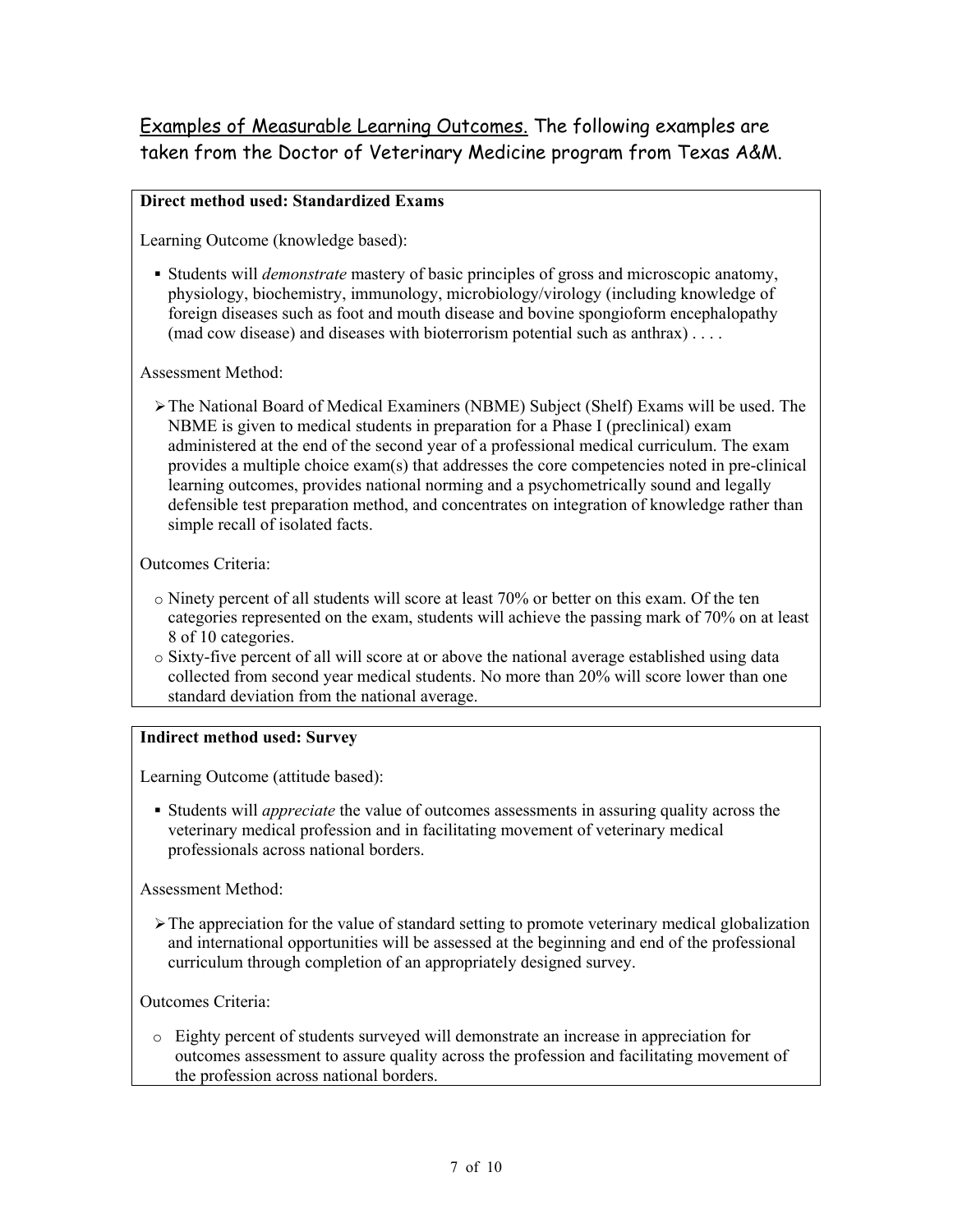#### **Direct method used: pre- and post- evaluation of written cases**

Learning Outcomes (skill based):

- Students will be able to *collect* and *organize* appropriate clinical date (history, physical exam, laboratory assessments including technological advancements in diagnostics such as PCR).
- Students will be able to *apply* principles of evidence-based medicine to determine clinical diagnoses . . . .

Assessment Method:

 $\geq$  A series of written cases (based on medical records) as well as actual clinical cases will be utilized to assess clinical competencies of students immediately prior to and at the end of their fourth (clinical) year. The written cases are developed using established expertise. A system for utilization of actual clinical cases for pre- and post- assessment will be developed for a cohort of students.

Outcomes Criteria:

o All students will show substantial improvement in stated learning outcomes as indicated by pre- and post- evaluation of written cases.

## **Program and Performance Outcomes**

Program and performance outcomes describe what you want a program to do or accomplish rather than what you want students to know, do or value. Program outcomes can be as simple as a completion of a task or activity, although this is not as meaningful as it could be and does not provide you information for improvement. To accomplish the latter, you should try to assess the effectiveness of what you want your program to accomplish. Performance outcomes usually have quantitative targets.

The Components of a Measurable Program Outcome are the same as for learning outcomes except the actor is the program not the student. Some of the more commonly used assessment methods for evaluating program outcomes include the following:

| Examples of Direct Assessment Methods:          | <b>Examples of Indirect Assessment Methods:</b> |
|-------------------------------------------------|-------------------------------------------------|
| • Tracking use of services (attendance, ticket) | • Peer institutions benchmarking                |
| sales, clients, etc.)                           | • Observation                                   |
| • Tracking program participation by desired     | • Former student surveys                        |
| demographics                                    | • Student leadership transcripts                |
| • Satisfaction surveys                          |                                                 |
| • Focus group discussions                       |                                                 |
| $\blacksquare$ GPA                              |                                                 |
| • Timelines and budgets                         |                                                 |
| • Certificates of completion/compliance         |                                                 |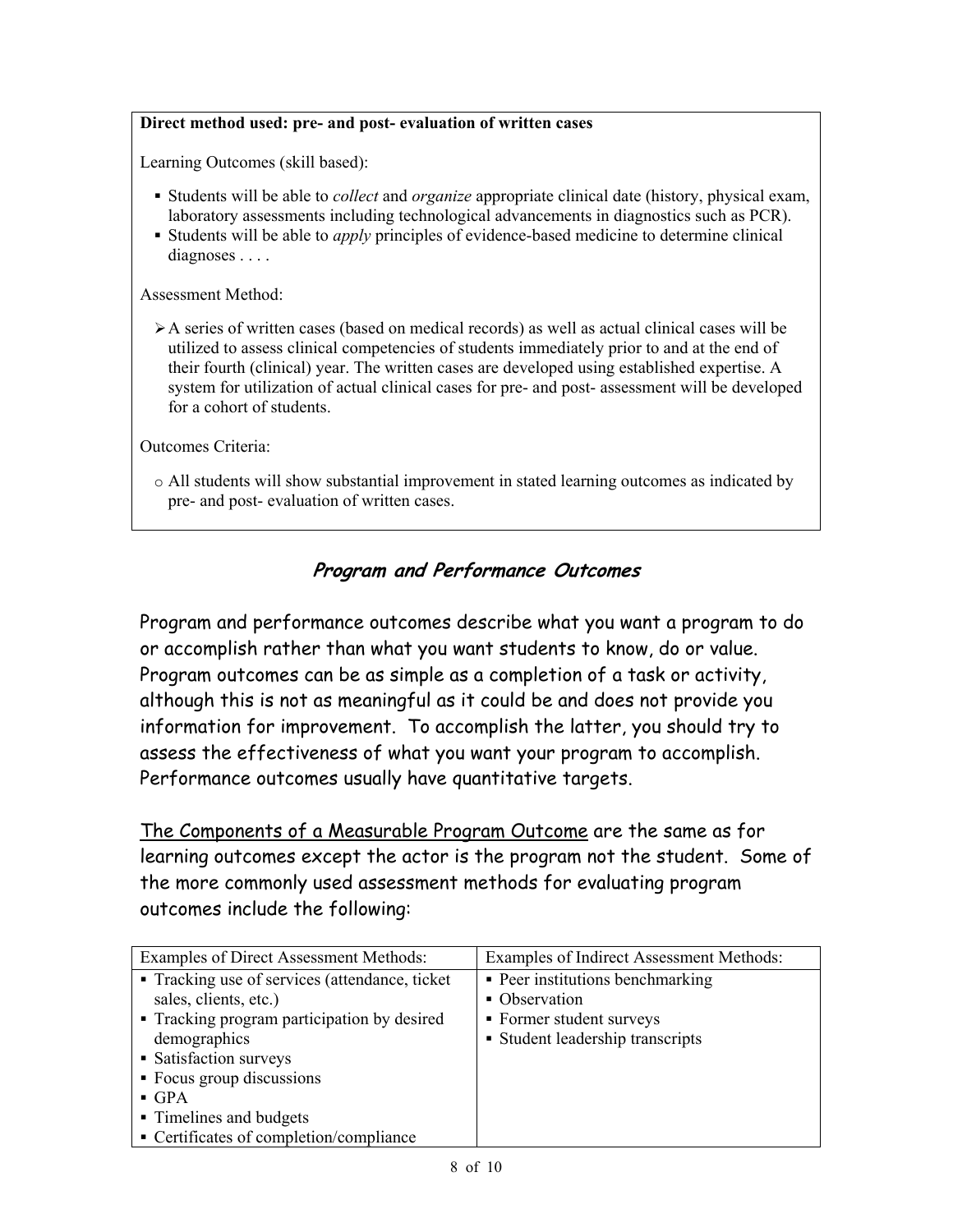## The following are examples of program/performance outcomes:

Performance outcome: Increase the size of the Rec Center's Weight & Fitness room and purchase additional equipment to increase access for Rec Center members. (Dependent on the successful passage of the student fee referendum.)

**Means of assessment:** Completion of project by September 1, 2005, within budgetary constraints; a customer satisfaction survey both pre- and post-construction; comparison of hourly counts of users pre- and post-construction

**Criteria for Success:** Completion of project by September 1, 2005, within budgetary constraints; Minimum inconvenience to current weight room users during construction; aesthetically pleasing addition; increase in number of participants and pieces of equipment in weight room; increased level of customer satisfaction with the weight room.

**Performance outcome:** Develop and expand the Student Health Services web page in order to increase student access to health information, information regarding patient services and educational programming available from Student Health Services

**Means of assessment:** (1) Data retrieval from webpage interactions; (2) Annual patient survey to determine student utilization of website; (3) Survey instruments utilized by Health Education when scheduling of evaluating Health Education programs to determine student utilization of website.

**Criteria for Success**: Increase in the utilization of the Student Health Services webpage regarding health information, patient services and educational programming

**Performance Outcome:** Corps of Cadets semester GPA will increase by 1% a semester for three years beginning with the Spring of 2003

**Means of Assessment:** Computing GPA at the end of each semester and comparing it to the previous spring or fall semester as appropriate.

**Criteria for Success:** Spring for Spring 03 will be 2.7213; Spring 04 will be 2.7485; Spring 05 will be 2.7760; Fall of 03 will be 2.6913; Fall 04 will be 2.7182; Fall 05 will be 2.7454.

### **Summation**

1. Be very clear about what you are trying to assess. Do you want to assess what your program is accomplishing and the degree to which it is being accomplished (program outcomes)? Do you want to assess what students are learning or what staff is learning as a result of the curriculum or training your program is offering (learning outcomes)?